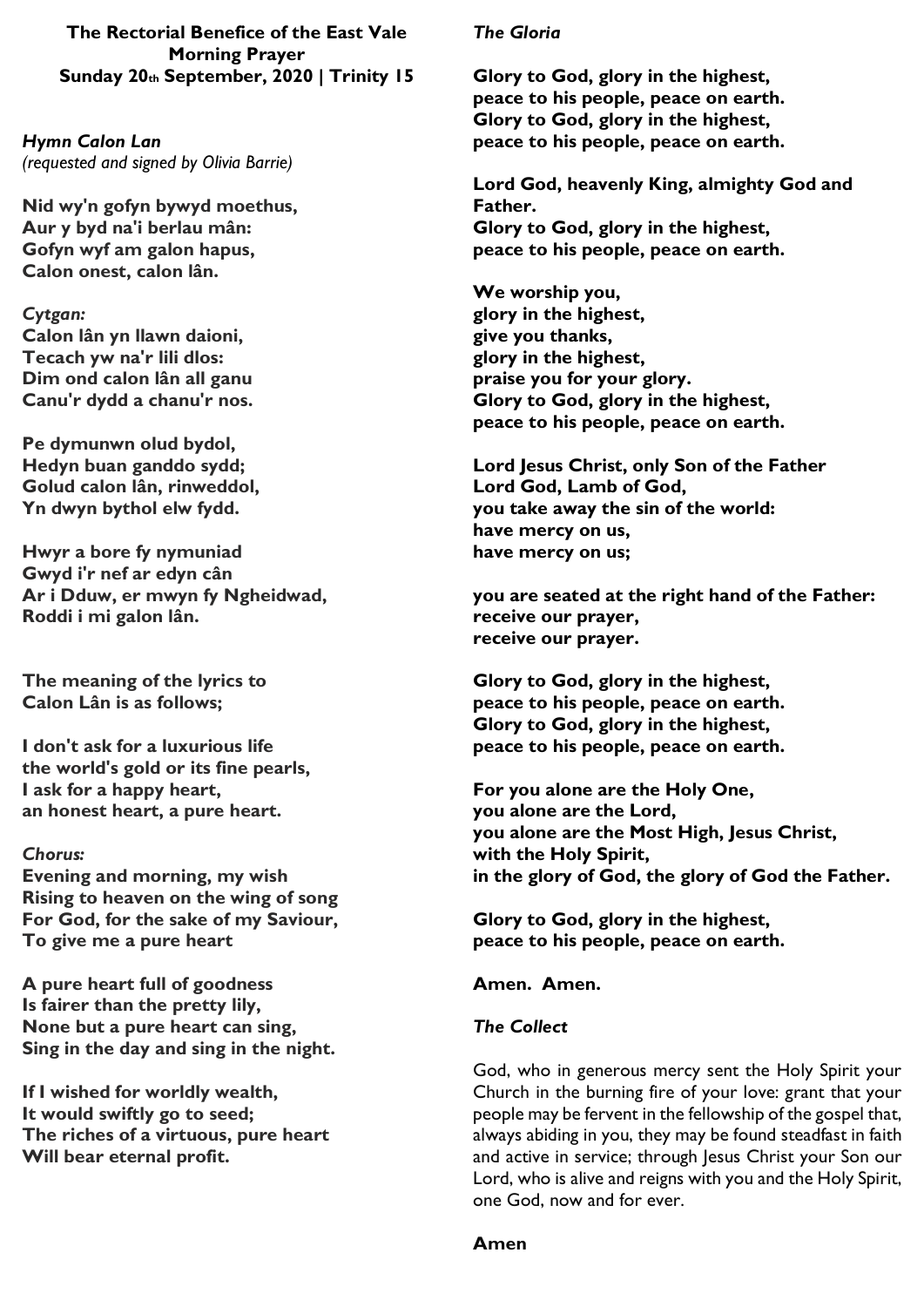### A reading from the book of Jonah

When God saw what the people of Nineveh did, how they turned from their evil ways, God changed his mind about the calamity that he had said he would bring upon them; and he did not do it. But this was very displeasing to Jonah, and he became angry. He prayed to the Lord and said, 'O Lord! Is not this what I said while I was still in my own country? That is why I fled to Tarshish at the beginning; for I knew that you are a gracious God and merciful, slow to anger, and abounding in steadfast love, and ready to relent from punishing. And now, O Lord, please take my life from me, for it is better for me to die than to live.' And the Lord said, 'Is it right for you to be angry?' Then Jonah went out of the city and sat down east of the city, and made a booth for himself there. He sat under it in the shade, waiting to see what would become of the city. The Lord God appointed a bush, and made it come up over Jonah, to give shade over his head, to save him from his discomfort; so Jonah was very happy about the bush. But when dawn came up the next day, God appointed a worm that attacked the bush, so that it withered. When the sun rose, God prepared a sultry east wind, and the sun beat down on the head of Jonah so that he was faint and asked that he might die. He said, 'It is better for me to die than to live.' But God said to Jonah, 'Is it right for you to be angry about the bush?' And he said, 'Yes, angry enough to die.' Then the Lord said, 'You are concerned about the bush, for which you did not labour and which you did not grow; it came into being in a night and perished in a night. And should I not be concerned about Nineveh, that great city, in which there are more than a hundred and twenty thousand persons who do not know their right hand from their left, and also many animals?'

This is the word of the Lord. **Thanks be to God.**

*Responsorial Psalm (Psalm 145: 1-8)*

### **R/ Great is the Lord and greatly to be praised.**

Every day will I bless you: and praise your name for ever and ever. Great is the Lord and highly to be praised: his greatness is beyond all searching out. **R/**

One generation shall praise your works to another: and declare your mighty acts. They shall speak of the majesty of your glory: and I will tell of all your wonderful deeds. **R/**

They shall speak of the might of your marvellous acts: and I will also tell of your greatness. They shall pour forth the story of your abundant kindness: and joyfully sing of your righteousness. **R/**

The Lord is gracious and merciful: long-suffering and of great goodness. **R**/

### A reading from Paul's letter to the Philippians

For to me, living is Christ and dying is gain. If I am to live in the flesh, that means fruitful labour for me; and I do not know which I prefer. I am hard pressed between the two: my desire is to depart and be with Christ, for that is far better; but to remain in the flesh is more necessary for you. Since I am convinced of this, I know that I will remain and continue with all of you for your progress and joy in faith, so that I may share abundantly in your boasting in Christ Jesus when I come to you again. Only, live your life in a manner worthy of the gospel of Christ, so that, whether I come and see you or am absent and hear about you, I will know that you are standing firm in one spirit, striving side by side with one mind for the faith of the gospel, and are in no way intimidated by your opponents. For them this is evidence of their destruction, but of your salvation. And this is God's doing. For he has graciously granted you the privilege not only of believing in Christ, but of suffering for him as well - since you are having the same struggle that you saw I had and now hear that I still have.

This is the word of the Lord **Thanks be to God**

*The Gospel (Matthew 20: 1-6)*

*Alleluia! Alleluia! Give thanks to the risen Lord. Alleluia! Alleluia! Give praise to his name.*

**Jesus is Lord of all the earth, he is the king of creation.**  *Alleluia! Alleluia!...* 

The Lord be with you. **And also with you.**

Listen to the gospel of Christ according to Saint Matthew. **Glory to you, O Lord.**

"For the kingdom of heaven is like a landowner who went out early in the morning to hire labourers for his vineyard. After agreeing with the labourers for the usual daily wage, he sent them into his vineyard. When he went out about nine o'clock, he saw others standing idle in the marketplace; and he said to them, 'You also go into the vineyard, and I will pay you whatever is right.' So, they went. When he went out again about noon and about three o'clock, he did the same. And about five o'clock he went out and found others standing around; and he said to them, 'Why are you standing here idle all day?' They said to him, 'Because no one has hired us.' He said to them, 'You also go into the vineyard.' When evening came, the owner of the vineyard said to his manager, 'Call the labourers and give them their pay, beginning with the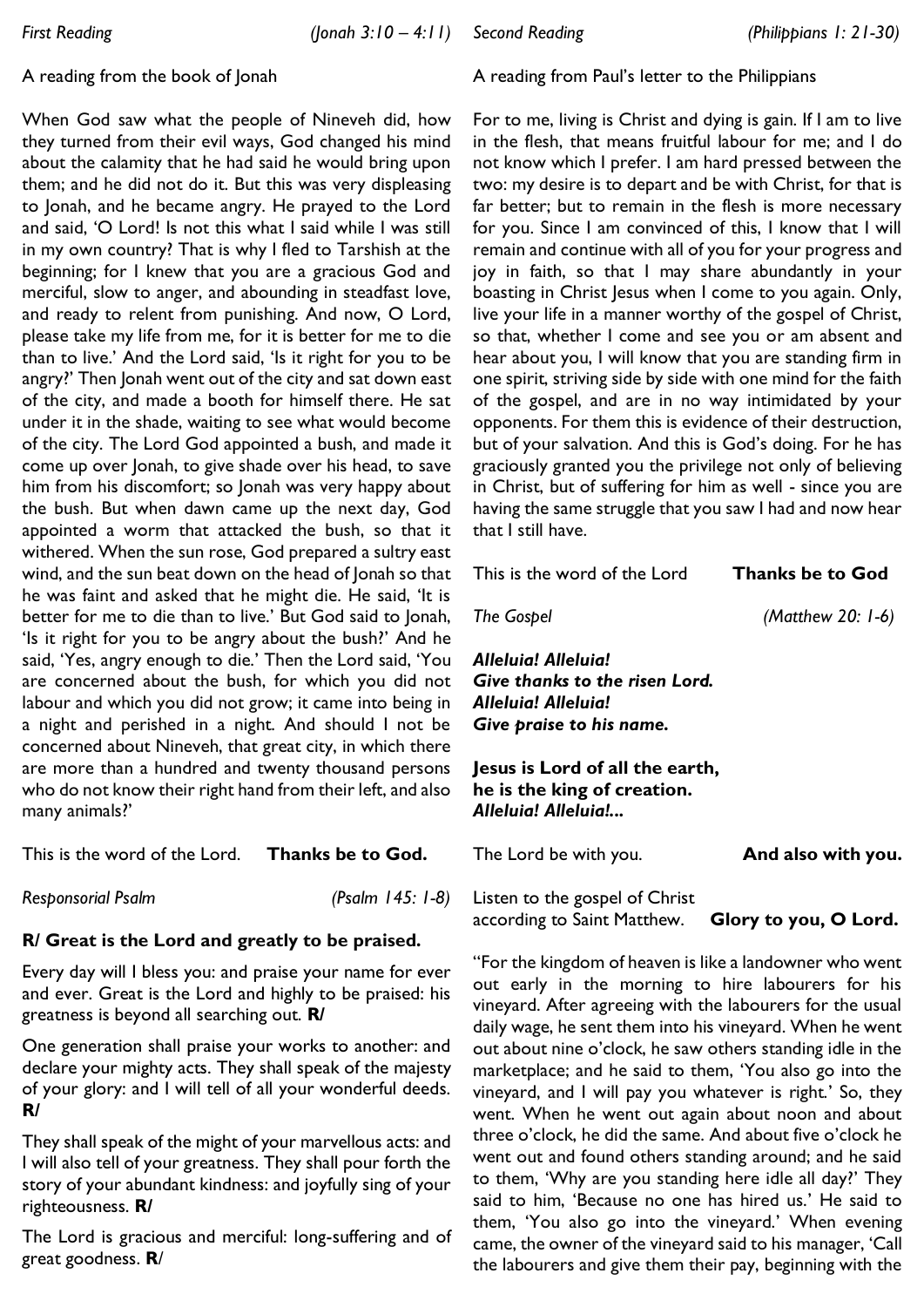last and then going to the first.' When those hired about five o'clock came, each of them received the usual daily wage. Now when the first came, they thought they would receive more; but each of them also received the usual daily wage. And when they received it, they grumbled against the landowner, saying, 'These last worked only one hour, and you have made them equal to us who have borne the burden of the day and the scorching heat.' But he replied to one of them, 'Friend, I am doing you no wrong; did you not agree with me for the usual daily wage? Take what belongs to you and go; I choose to give to this last the same as I give to you. Am I not allowed to do what I choose with what belongs to me? Or are you envious because I am generous?' So, the last will be first, and the first will be last."

This is the Gospel of the Lord. **Praise to you, O Christ.**

**Spread the good news o'er all the earth, Jesus has died and risen.**  *Alleluia! Alleluia!...* 

#### *The Homily Fr. Martyn*

Life sometimes isn't fair. We often hear that said and we may often say or think it ourselves. Why do the people who do the wrong things seem to get the rewards? I don't pretend to know the answer to that question, but I do know that as Christians we are called to stand up and speak out against bullies, wherever they may be. That's the case whether the bully is in our communities or whether they are political leaders of large countries. The truth is that life sometimes isn't fair.

In our first reading Jonah felt that life wasn't fair. God wanted him to travel to the city of Nineveh, but Jonah disobeyed and ended up on a ship going in opposite direction and in a storm was cast overboard. Swallowed by the whale and then coughed up he then journeyed to Nineveh. There he urged the people to turn away from their sins. They listened and God spared them, which displeased Jonah. He was even more frustrated when the bush that had grown up and given him shade withered and died, so that he fried in the heat of the day. God said to Jonah that he's angry about this, but that he should be concerned about the people of Nineveh.

The Gospel today also speaks of unfairness. The labourers are hired to work in the vineyard and are given the same financial reward, no matter how long they have worked. It wasn't unusual for labourers to be hired at different times of the day. The working day started at 6.00am and ended at 6.00pm. The parable tells us that some were hired at 6.00am, others at 9.00am, some at midday and other even at 5.00pm, just an hour before the end of the working day. The harvest had to be gathered when the time was right, so the workers needed to be employed before the rains came and the crop was ruined.

It's the same for farmers wherever they are. These workers were paid very low wages and it was a hand to mouth existence. If they weren't given the work, then they didn't eat that day. It was a typical scene in any Jewish village and so those listening to Jesus would have been very familiar with the situation. The men gathered in the marketplace, which served as a kind of labour exchange. The parable is a kind of warning to us all as followers of Jesus. There are those who have been Christians all their life, brought to church as babies. There are also those who have perhaps lived lives that haven't followed the example of Jesus and have come to faith late in the day. None of this really matters, as we are all of equal importance in the sight of God, no matter how long we have been part of the Christian Fellowship. Some people can resent new people and especially when they take on roles of leadership in the church, yet we all have the gifts to use and new fresh blood is healthy for any organisation. This was also a warning to the Jews of Jesus' time who looked down upon those outside the chosen people. The message is the same; that God's message is for everyone and in equal measure.

We also hear of the generosity of God in this parable. All these workers were earning a small wage, no matter how long they worked. If we think of the landowner as God, then he is reaching out to meet the needs of all those whom he encounters. Our God is a generous God so says one charismatic song that I've sung over the years. God's generosity is something that we are all called to emulate. All service is regarded the same with God. It's not the amount of service given but the love with which it is given that matters. What gift is most appreciated; the most expensive present or the one lovingly crafted that cost very little in comparison. All that God gives us is by His grace. We can't possibly earn what God gives us; what God gives us is pure gift. What God gives us isn't something that we deserve but rather it is pure gift; it is God's grace.

I think that the final point about this parable is found when we consider the two types of workers. There is the worker who enters into a contract with the landowner, whereby they receive something in return for doing something. That makes complete sense when we think of the practice of employment. But it doesn't work like that when applied to our relationship with God. If there is any sort of contract with God, then it's a contract of love and service. The second type of worker in the parable simply wanted a chance to work and left the reward to the master. As Christians we work for the joy of serving God in whatever way he calls us to serve. We are called to serve God and to serve one another. There are many men and women who are rich in God's eyes yet are regarded poor in the eyes of the world.

Perhaps we should ask ourselves what are the true riches; what are the rewards that we are searching for in our